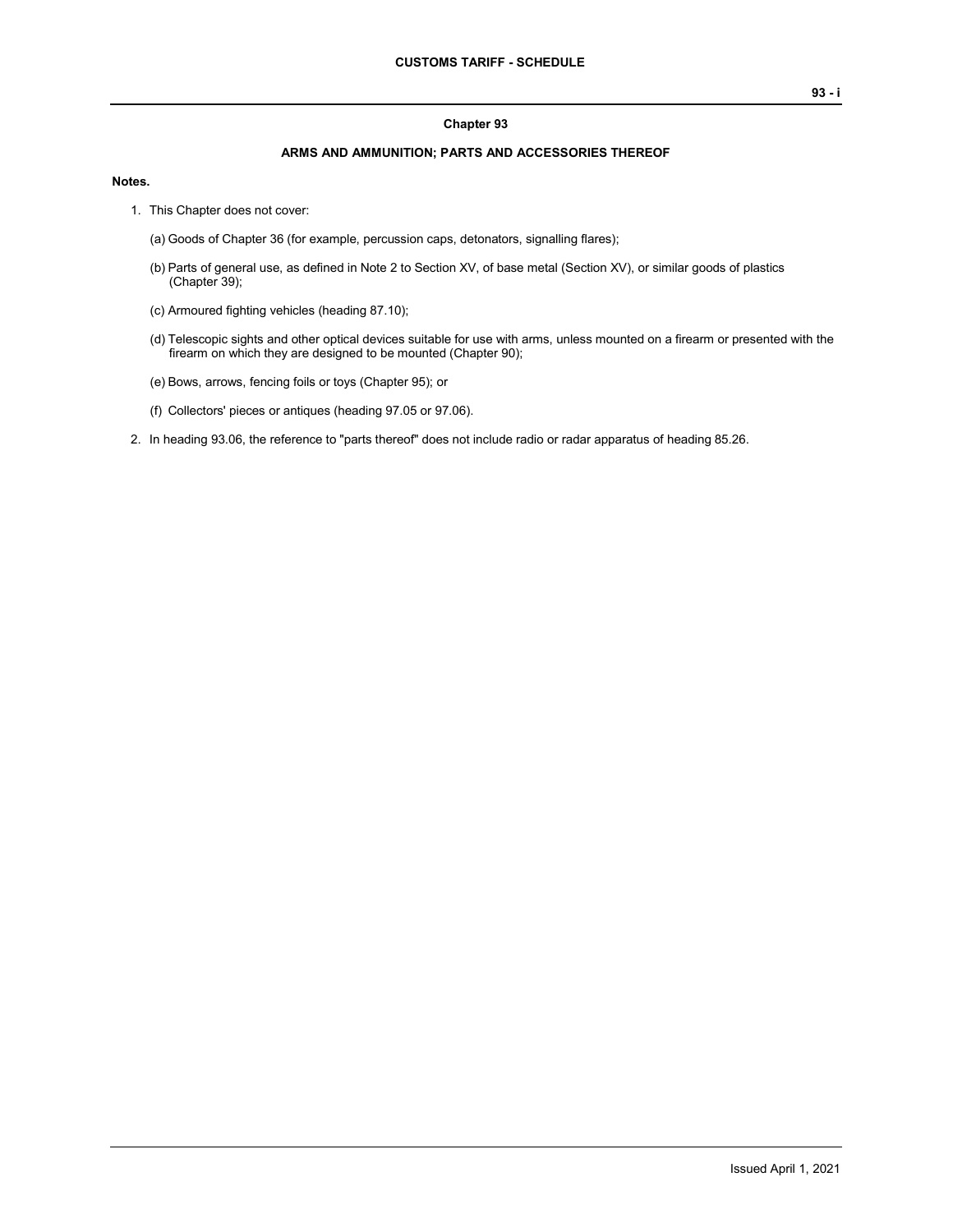## **CUSTOMS TARIFF - SCHEDULE**

| <b>Tariff</b><br>Item     | SS | <b>Description of Goods</b>                                                                                 | Unit of<br>Meas.         | <b>MFN</b><br><b>Tariff</b> | <b>Applicable</b><br><b>Preferential Tariffs</b>                                                                               |
|---------------------------|----|-------------------------------------------------------------------------------------------------------------|--------------------------|-----------------------------|--------------------------------------------------------------------------------------------------------------------------------|
|                           |    |                                                                                                             |                          |                             |                                                                                                                                |
| 93.01                     |    | Military weapons, other than revolvers, pistols and the arms of<br>heading 93.07.                           |                          |                             |                                                                                                                                |
| 9301.10                   |    | -Artillery weapons (for example, guns, howitzers and mortars)                                               |                          |                             |                                                                                                                                |
| 9301.10.10 00 - - - Guns  |    |                                                                                                             | <b>NMB</b>               | Free                        | CCCT, LDCT, GPT,<br>UST, MXT, CIAT, CT,<br>CRT, IT, NT, SLT, PT,<br>COLT, JT, PAT, HNT,<br>KRT, CEUT, UAT,<br>CPTPT, UKT: Free |
| 9301.10.90 00 - - - Other |    |                                                                                                             | <b>NMB</b>               | 7%                          | CCCT, LDCT, GPT,<br>UST, MXT, CIAT, CT,<br>CRT, IT, NT, SLT, PT,<br>COLT, JT, PAT, HNT,<br>KRT, CEUT, UAT,<br>CPTPT, UKT: Free |
|                           |    | 9301.20.00 00 -Rocket launchers; flame-throwers; grenade launchers; torpedo tubes<br>and similar projectors | NMB                      | 7%                          | CCCT, LDCT, GPT,<br>UST, MXT, CIAT, CT,<br>CRT, IT, NT, SLT, PT,<br>COLT, JT, PAT, HNT,<br>KRT, CEUT, UAT,<br>CPTPT, UKT: Free |
| 9301.90                   |    | -Other                                                                                                      |                          |                             |                                                                                                                                |
| 9301.90.10                |    | $- -$ Guns                                                                                                  |                          | Free                        | CCCT, LDCT, GPT,<br>UST, MXT, CIAT, CT,<br>CRT, IT, NT, SLT, PT,<br>COLT, JT, PAT, HNT,<br>KRT, CEUT, UAT,<br>CPTPT, UKT: Free |
|                           |    | $---Rifies:$                                                                                                | <b>NMB</b>               |                             |                                                                                                                                |
|                           |    |                                                                                                             | NMB                      |                             |                                                                                                                                |
|                           |    |                                                                                                             | NMB                      |                             |                                                                                                                                |
|                           |    |                                                                                                             | <b>NMB</b><br><b>NMB</b> |                             |                                                                                                                                |
|                           |    |                                                                                                             | <b>NMB</b>               |                             |                                                                                                                                |
|                           |    | -----Sub-machine-guns:                                                                                      |                          |                             |                                                                                                                                |
|                           |    |                                                                                                             | <b>NMB</b>               |                             |                                                                                                                                |
|                           |    |                                                                                                             | <b>NMB</b><br><b>NMB</b> |                             |                                                                                                                                |
|                           |    |                                                                                                             |                          |                             |                                                                                                                                |
| 9301.90.90 00 - - - Other |    |                                                                                                             | NMB                      | 7%                          | CCCT, LDCT, GPT,<br>UST, MXT, CIAT, CT,<br>CRT, IT, NT, SLT, PT,<br>COLT, JT, PAT, HNT,<br>KRT, CEUT, UAT,<br>CPTPT, UKT: Free |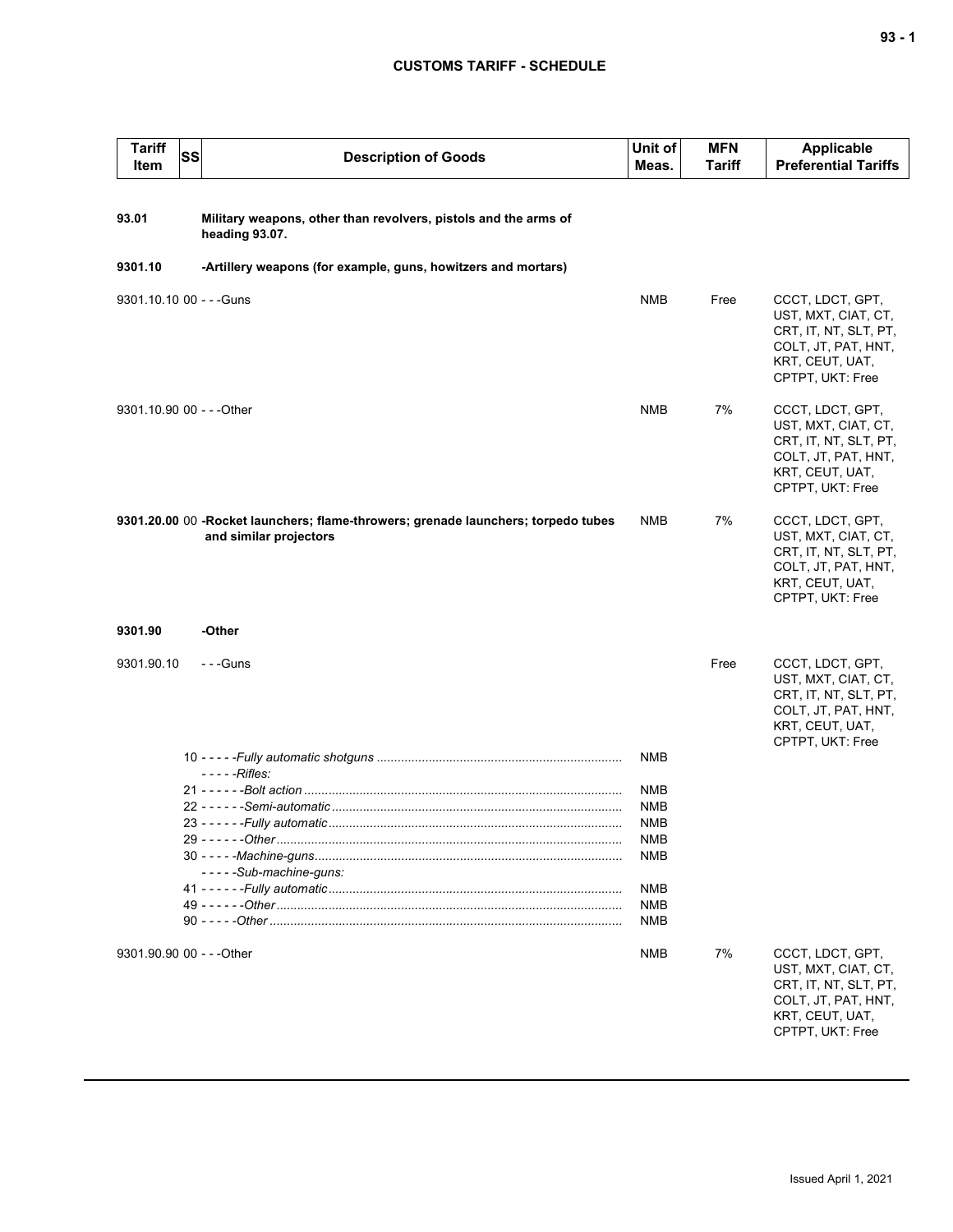| Tariff<br>Item | SS | <b>Description of Goods</b>                                                                                                                                                                                                                                                                                                                         | Unit of<br>Meas.         | <b>MFN</b><br><b>Tariff</b> | Applicable<br><b>Preferential Tariffs</b>                                                                                                   |
|----------------|----|-----------------------------------------------------------------------------------------------------------------------------------------------------------------------------------------------------------------------------------------------------------------------------------------------------------------------------------------------------|--------------------------|-----------------------------|---------------------------------------------------------------------------------------------------------------------------------------------|
| 9302.00.00     |    | Revolvers and pistols, other than those of heading 93.03 or 93.04.                                                                                                                                                                                                                                                                                  |                          | 3.5%                        | AUT, NZT, CCCT,<br>LDCT, GPT, UST, MXT,<br>CIAT, CT, CRT, IT, NT,<br>SLT, PT, COLT, JT,<br>PAT, HNT, KRT, CEUT,<br>UAT, CPTPT,<br>UKT: Free |
|                |    |                                                                                                                                                                                                                                                                                                                                                     | <b>NMB</b>               |                             |                                                                                                                                             |
|                |    | -----Pistols, single barrel:                                                                                                                                                                                                                                                                                                                        | <b>NMB</b>               |                             |                                                                                                                                             |
|                |    |                                                                                                                                                                                                                                                                                                                                                     | <b>NMB</b>               |                             |                                                                                                                                             |
|                |    |                                                                                                                                                                                                                                                                                                                                                     | NMB                      |                             |                                                                                                                                             |
| 93.03          |    | Other firearms and similar devices which operate by the firing of an<br>explosive charge (for example, sporting shotguns and rifles, muzzle-<br>loading firearms, Very pistols and other devices designed to project<br>only signal flares, pistols and revolvers for firing blank ammunition,<br>captive-bolt humane killers, line-throwing guns). |                          |                             |                                                                                                                                             |
|                |    | 9303.10.00 00 -Muzzle-loading firearms                                                                                                                                                                                                                                                                                                              | NMB                      | 3.5%                        | CCCT, LDCT, GPT,<br>UST, MXT, CIAT, CT,<br>CRT, IT, NT, SLT, PT,<br>COLT, JT, PAT, HNT,<br>KRT, CEUT, UAT,<br>CPTPT, UKT: Free              |
| 9303.20        |    | -Other sporting, hunting or target-shooting shotguns, including<br>combination shotgun-rifles                                                                                                                                                                                                                                                       |                          |                             |                                                                                                                                             |
|                |    | 9303.20.10 00 - - - Pump or slide-action shotguns                                                                                                                                                                                                                                                                                                   | <b>NMB</b>               | 3.5%                        | CCCT, LDCT, GPT,<br>UST, MXT, CIAT, CT,<br>CRT, IT, NT, SLT, PT,<br>COLT, JT, PAT, HNT,<br>KRT, CEUT, UAT,<br>CPTPT, UKT: Free              |
| 9303.20.90     |    | $- -$ Other                                                                                                                                                                                                                                                                                                                                         |                          | 3.5%                        | AUT, NZT, CCCT,<br>LDCT, GPT, UST, MXT,<br>CIAT, CT, CRT, IT, NT,<br>SLT, PT, COLT, JT,<br>PAT, HNT, KRT, CEUT,<br>UAT, CPTPT,<br>UKT: Free |
|                |    | -----Shotguns, single barrel:                                                                                                                                                                                                                                                                                                                       |                          |                             |                                                                                                                                             |
|                |    |                                                                                                                                                                                                                                                                                                                                                     | <b>NMB</b>               |                             |                                                                                                                                             |
|                |    |                                                                                                                                                                                                                                                                                                                                                     | <b>NMB</b><br><b>NMB</b> |                             |                                                                                                                                             |
|                |    |                                                                                                                                                                                                                                                                                                                                                     |                          |                             |                                                                                                                                             |

**9303.30 -Other sporting, hunting or target-shooting rifles**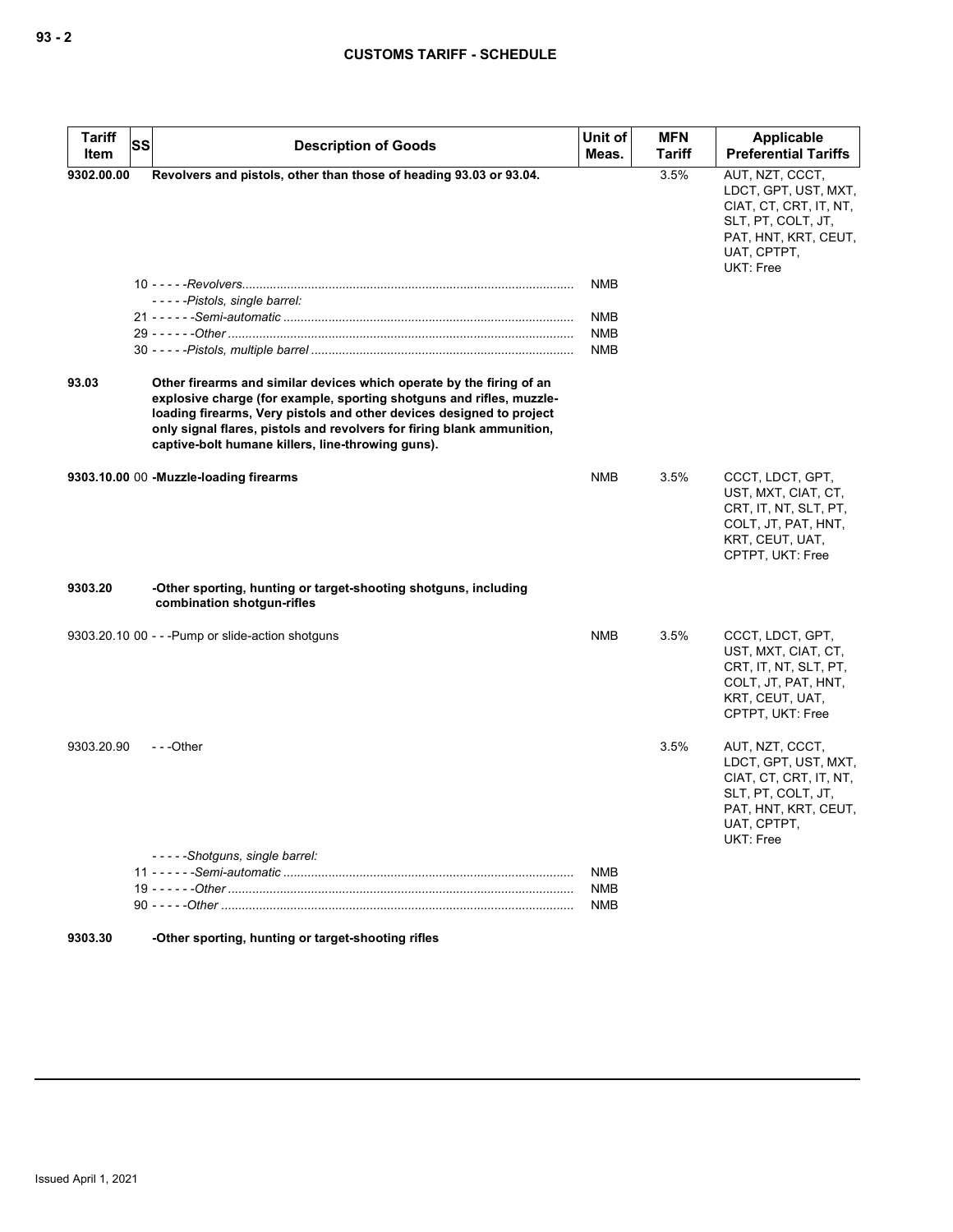| ×<br>× | $\overline{\phantom{a}}$ |
|--------|--------------------------|
|--------|--------------------------|

| <b>Tariff</b>             | SS<br><b>Description of Goods</b>                                                                                                                              | Unit of                  | <b>MFN</b>    | <b>Applicable</b>                                                                                                                                    |
|---------------------------|----------------------------------------------------------------------------------------------------------------------------------------------------------------|--------------------------|---------------|------------------------------------------------------------------------------------------------------------------------------------------------------|
| Item                      |                                                                                                                                                                | Meas.                    | <b>Tariff</b> | <b>Preferential Tariffs</b>                                                                                                                          |
|                           | 9303.30.10 00 - - - Bolt-action or semi-automatic .22 calibre rimfire rifles, excluding target<br>shooting rifles                                              | <b>NMB</b>               | 7%            | CCCT, LDCT, GPT,<br>UST, MXT, CIAT, CT,<br>CRT, IT, NT, SLT, PT,<br>COLT, JT, PAT, HNT,<br>KRT, CEUT, UAT,<br>CPTPT, UKT: Free<br>AUT: 6%<br>NZT: 6% |
| 9303.30.90                | $- -$ Other                                                                                                                                                    |                          | 3.5%          | AUT, NZT, CCCT,<br>LDCT, GPT, UST, MXT,<br>CIAT, CT, CRT, IT, NT,<br>SLT, PT, COLT, JT,<br>PAT, HNT, KRT, CEUT,<br>UAT, CPTPT,<br>UKT: Free          |
|                           | -----Centrefire rifles:                                                                                                                                        | <b>NMB</b>               |               |                                                                                                                                                      |
|                           |                                                                                                                                                                | <b>NMB</b>               |               |                                                                                                                                                      |
|                           |                                                                                                                                                                | <b>NMB</b>               |               |                                                                                                                                                      |
|                           |                                                                                                                                                                | <b>NMB</b>               |               |                                                                                                                                                      |
| 9303.90                   | -Other                                                                                                                                                         |                          |               |                                                                                                                                                      |
|                           | 9303.90.10 00 - - -Apparatus for the destruction of predatory animals by the discharge of<br>poisonous cartridges;<br>Automatic explosive bird-scaring devices | <b>NMB</b>               | Free          | CCCT, LDCT, GPT,<br>UST, MXT, CIAT, CT,<br>CRT, IT, NT, SLT, PT,<br>COLT, JT, PAT, HNT,<br>KRT, CEUT, UAT,<br>CPTPT, UKT: Free                       |
| 9303.90.90 00 - - - Other |                                                                                                                                                                | <b>NMB</b>               | 3.5%          | CCCT, LDCT, GPT,<br>UST, MXT, CIAT, CT,<br>CRT, IT, NT, SLT, PT,<br>COLT, JT, PAT, HNT,<br>KRT, CEUT, UAT,<br>CPTPT, UKT: Free                       |
| 9304.00                   | Other arms (for example, spring, air or gas guns and pistols,<br>truncheons), excluding those of heading 93.07.                                                |                          |               |                                                                                                                                                      |
| 9304.00.10                | ---Guns and pistols, spring or gas                                                                                                                             |                          | 3.5%          | CCCT, LDCT, GPT,<br>UST, MXT, CIAT, CT,<br>CRT, IT, NT, SLT, PT,<br>COLT, JT, PAT, HNT,<br>KRT, CEUT, UAT,<br>CPTPT, UKT: Free                       |
|                           |                                                                                                                                                                | <b>NMB</b><br><b>NMB</b> |               |                                                                                                                                                      |
| 9304.00.90                | ---Other                                                                                                                                                       |                          | 7%            | CCCT, LDCT, GPT,<br>UST, MXT, CIAT, CT,<br>CRT, IT, NT, SLT, PT,<br>COLT, JT, PAT, HNT,<br>KRT, CEUT, UAT,<br>CPTPT, UKT: Free                       |
|                           |                                                                                                                                                                | <b>NMB</b>               |               |                                                                                                                                                      |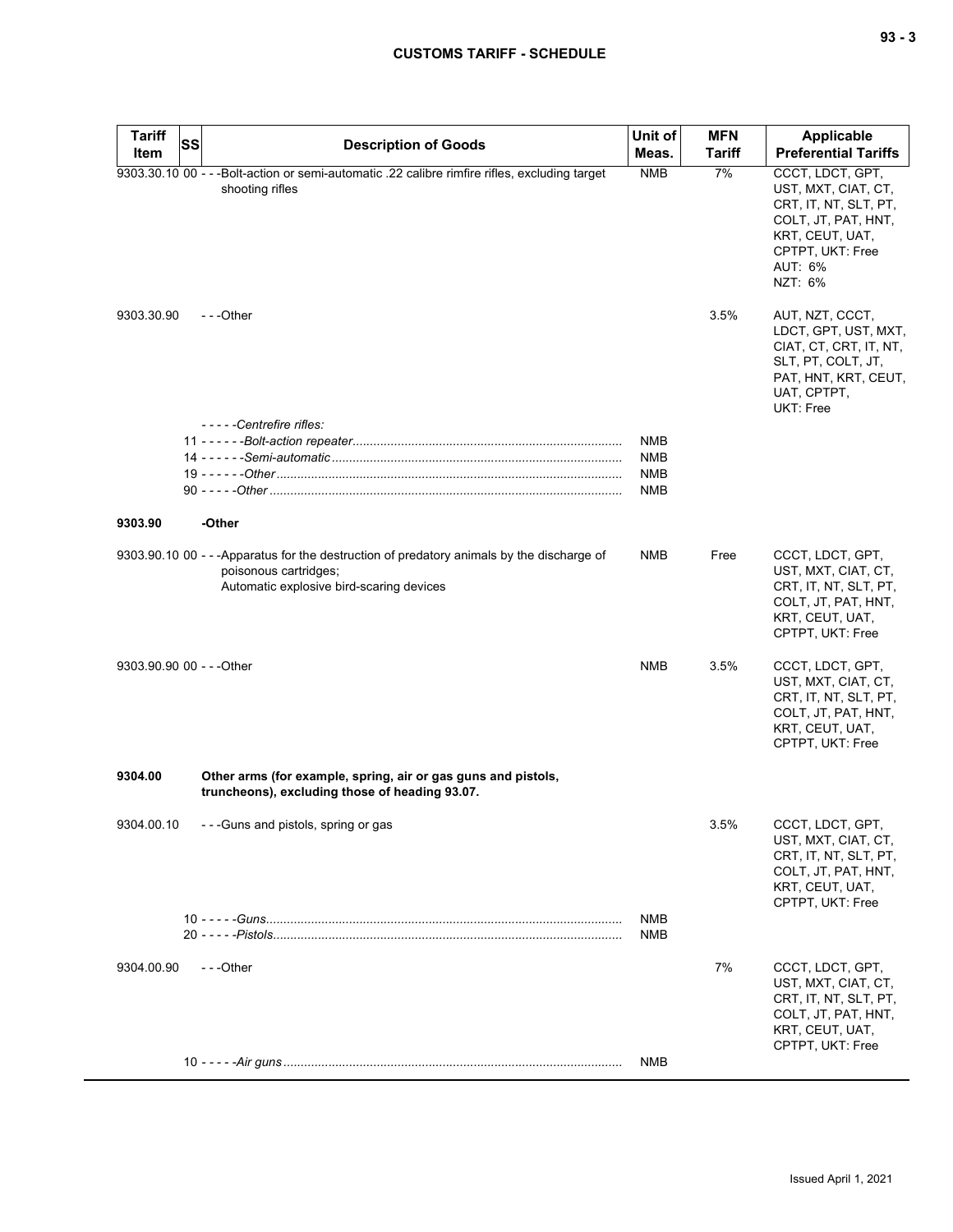| <b>Tariff</b><br>Item | SS | <b>Description of Goods</b>                                                                                                                      | Unit of<br>Meas. | <b>MFN</b><br>Tariff | Applicable<br><b>Preferential Tariffs</b>                                                                                                   |
|-----------------------|----|--------------------------------------------------------------------------------------------------------------------------------------------------|------------------|----------------------|---------------------------------------------------------------------------------------------------------------------------------------------|
|                       |    |                                                                                                                                                  | <b>NMB</b>       |                      |                                                                                                                                             |
| 93.05                 |    | Parts and accessories of articles of headings 93.01 to 93.04.                                                                                    |                  |                      |                                                                                                                                             |
| 9305.10.00            |    | -Of revolvers or pistols                                                                                                                         |                  | 3.5%                 | CCCT, LDCT, GPT,<br>UST, MXT, CIAT, CT,<br>CRT, IT, NT, SLT, PT,<br>COLT, JT, PAT, HNT,<br>KRT, CEUT, UAT,<br>CPTPT, UKT: Free              |
|                       |    |                                                                                                                                                  |                  |                      |                                                                                                                                             |
|                       |    |                                                                                                                                                  |                  |                      |                                                                                                                                             |
|                       |    |                                                                                                                                                  |                  |                      |                                                                                                                                             |
|                       |    |                                                                                                                                                  |                  |                      |                                                                                                                                             |
|                       |    |                                                                                                                                                  |                  |                      |                                                                                                                                             |
|                       |    |                                                                                                                                                  |                  |                      |                                                                                                                                             |
|                       |    |                                                                                                                                                  |                  |                      |                                                                                                                                             |
|                       |    |                                                                                                                                                  |                  |                      |                                                                                                                                             |
| 9305.20               |    | -Of shotguns or rifles of heading 93.03                                                                                                          |                  |                      |                                                                                                                                             |
|                       |    |                                                                                                                                                  |                  | 2%                   |                                                                                                                                             |
|                       |    | 9305.20.10 00 - - - Shotgun barrels                                                                                                              |                  |                      | AUT, NZT, CCCT,<br>LDCT, GPT, UST, MXT,<br>CIAT, CT, CRT, IT, NT,<br>SLT, PT, COLT, JT,<br>PAT, HNT, KRT, CEUT,<br>UAT, CPTPT,<br>UKT: Free |
| 9305.20.20            |    | ---Accessories for use in bolt-action or semi-automatic .22 calibre rimfire<br>rifles, excluding accessories of target shooting rifles;<br>Parts |                  | Free                 | CCCT, LDCT, GPT,<br>UST, MXT, CIAT, CT,<br>CRT, IT, NT, SLT, PT,<br>COLT, JT, PAT, HNT,<br>KRT, CEUT, UAT,                                  |
|                       |    |                                                                                                                                                  |                  |                      | CPTPT, UKT: Free                                                                                                                            |
|                       |    |                                                                                                                                                  |                  |                      |                                                                                                                                             |
|                       |    |                                                                                                                                                  |                  |                      |                                                                                                                                             |
|                       |    |                                                                                                                                                  |                  |                      |                                                                                                                                             |
|                       |    |                                                                                                                                                  |                  |                      |                                                                                                                                             |
|                       |    |                                                                                                                                                  |                  |                      |                                                                                                                                             |
|                       |    |                                                                                                                                                  |                  |                      |                                                                                                                                             |
|                       |    |                                                                                                                                                  |                  |                      |                                                                                                                                             |
|                       |    |                                                                                                                                                  |                  |                      |                                                                                                                                             |
| 9305.20.90            |    | ---Other                                                                                                                                         |                  | 7.5%                 | CCCT, LDCT, UST,<br>MXT, CIAT, CT, CRT,<br>IT, NT, SLT, PT, COLT,<br>JT, PAT, HNT, KRT,<br>CEUT, UAT, CPTPT,<br>UKT: Free<br>GPT: 5%        |
|                       |    |                                                                                                                                                  |                  |                      |                                                                                                                                             |
|                       |    |                                                                                                                                                  |                  |                      |                                                                                                                                             |
|                       |    |                                                                                                                                                  |                  |                      |                                                                                                                                             |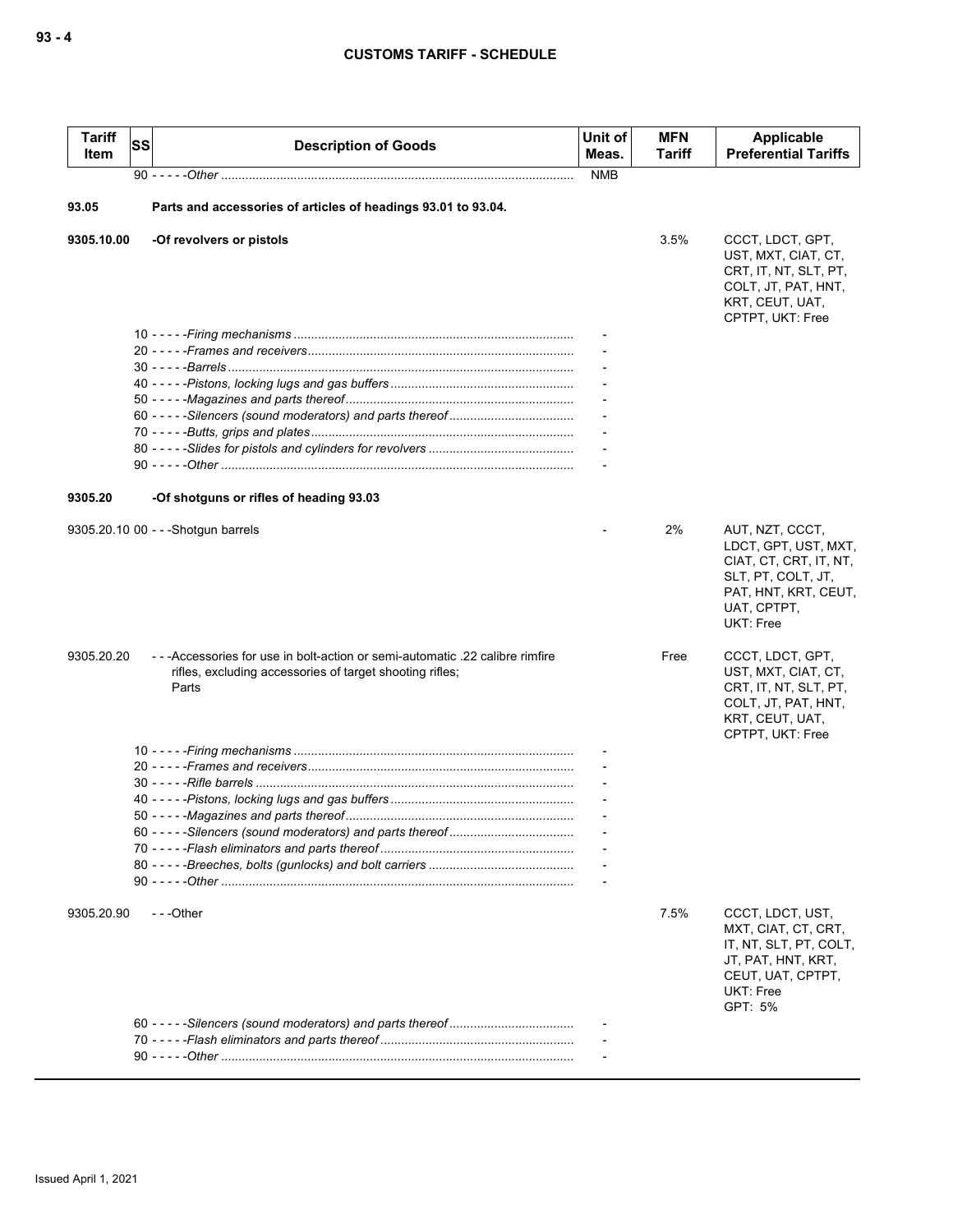| $\sim$<br>$\overline{\phantom{a}}$ |  | ×<br>۰. |
|------------------------------------|--|---------|
|------------------------------------|--|---------|

| <b>Tariff</b><br>Item     | <b>SS</b> | <b>Description of Goods</b>                                                                                                                                                                             | Unit of<br>Meas. | <b>MFN</b><br>Tariff | Applicable<br><b>Preferential Tariffs</b>                                                                                      |  |  |  |
|---------------------------|-----------|---------------------------------------------------------------------------------------------------------------------------------------------------------------------------------------------------------|------------------|----------------------|--------------------------------------------------------------------------------------------------------------------------------|--|--|--|
|                           | -Other:   |                                                                                                                                                                                                         |                  |                      |                                                                                                                                |  |  |  |
| 9305.91.00                |           | - - Of military weapons of heading 93.01                                                                                                                                                                |                  | 3.5%                 | CCCT, LDCT, GPT,<br>UST, MXT, CIAT, CT,<br>CRT, IT, NT, SLT, PT,<br>COLT, JT, PAT, HNT,<br>KRT, CEUT, UAT,<br>CPTPT, UKT: Free |  |  |  |
|                           |           | - - - - - Of machine-guns, sub-machine-guns, shotguns or rifles:                                                                                                                                        |                  |                      |                                                                                                                                |  |  |  |
|                           |           |                                                                                                                                                                                                         |                  |                      |                                                                                                                                |  |  |  |
|                           |           |                                                                                                                                                                                                         |                  |                      |                                                                                                                                |  |  |  |
|                           |           |                                                                                                                                                                                                         |                  |                      |                                                                                                                                |  |  |  |
|                           |           |                                                                                                                                                                                                         |                  |                      |                                                                                                                                |  |  |  |
|                           |           |                                                                                                                                                                                                         |                  |                      |                                                                                                                                |  |  |  |
|                           |           |                                                                                                                                                                                                         |                  |                      |                                                                                                                                |  |  |  |
|                           |           |                                                                                                                                                                                                         |                  |                      |                                                                                                                                |  |  |  |
|                           |           |                                                                                                                                                                                                         |                  |                      |                                                                                                                                |  |  |  |
|                           |           |                                                                                                                                                                                                         |                  |                      |                                                                                                                                |  |  |  |
| 9305.99                   |           | - -Other                                                                                                                                                                                                |                  |                      |                                                                                                                                |  |  |  |
|                           |           | 9305.99.10 00 - - - Parts for apparatus for the destruction of predatory animals by the<br>discharge of poisonous cartridges;<br>Parts for automatic explosive bird-scaring devices                     |                  | Free                 | CCCT, LDCT, GPT,<br>UST, MXT, CIAT, CT,<br>CRT, IT, NT, SLT, PT,<br>COLT, JT, PAT, HNT,<br>KRT, CEUT, UAT,<br>CPTPT, UKT: Free |  |  |  |
| 9305.99.90 00 - - - Other |           |                                                                                                                                                                                                         |                  | 3.5%                 | CCCT, LDCT, GPT,<br>UST, MXT, CIAT, CT,<br>CRT, IT, NT, SLT, PT,<br>COLT, JT, PAT, HNT,<br>KRT, CEUT, UAT,<br>CPTPT, UKT: Free |  |  |  |
| 93.06                     |           | Bombs, grenades, torpedoes, mines, missiles and similar munitions of<br>war and parts thereof; cartridges and other ammunition and projectiles<br>and parts thereof, including shot and cartridge wads. |                  |                      |                                                                                                                                |  |  |  |
|                           |           | -Shotgun cartridges and parts thereof; air gun pellets:                                                                                                                                                 |                  |                      |                                                                                                                                |  |  |  |
|                           |           | 9306.21.00 00 - - Cartridges                                                                                                                                                                            |                  | 7%                   | CCCT, LDCT, GPT,                                                                                                               |  |  |  |
|                           |           |                                                                                                                                                                                                         |                  |                      | UST, MXT, CIAT, CT,<br>CRT, IT, NT, SLT, PT,<br>COLT, JT, PAT, HNT,<br>KRT, CEUT, UAT,<br>CPTPT, UKT: Free                     |  |  |  |
| 9306.29.00 00 - - Other   |           |                                                                                                                                                                                                         |                  | Free                 | CCCT, LDCT, GPT,<br>UST, MXT, CIAT, CT,<br>CRT, IT, NT, SLT, PT,<br>COLT, JT, PAT, HNT,<br>KRT, CEUT, UAT,<br>CPTPT, UKT: Free |  |  |  |